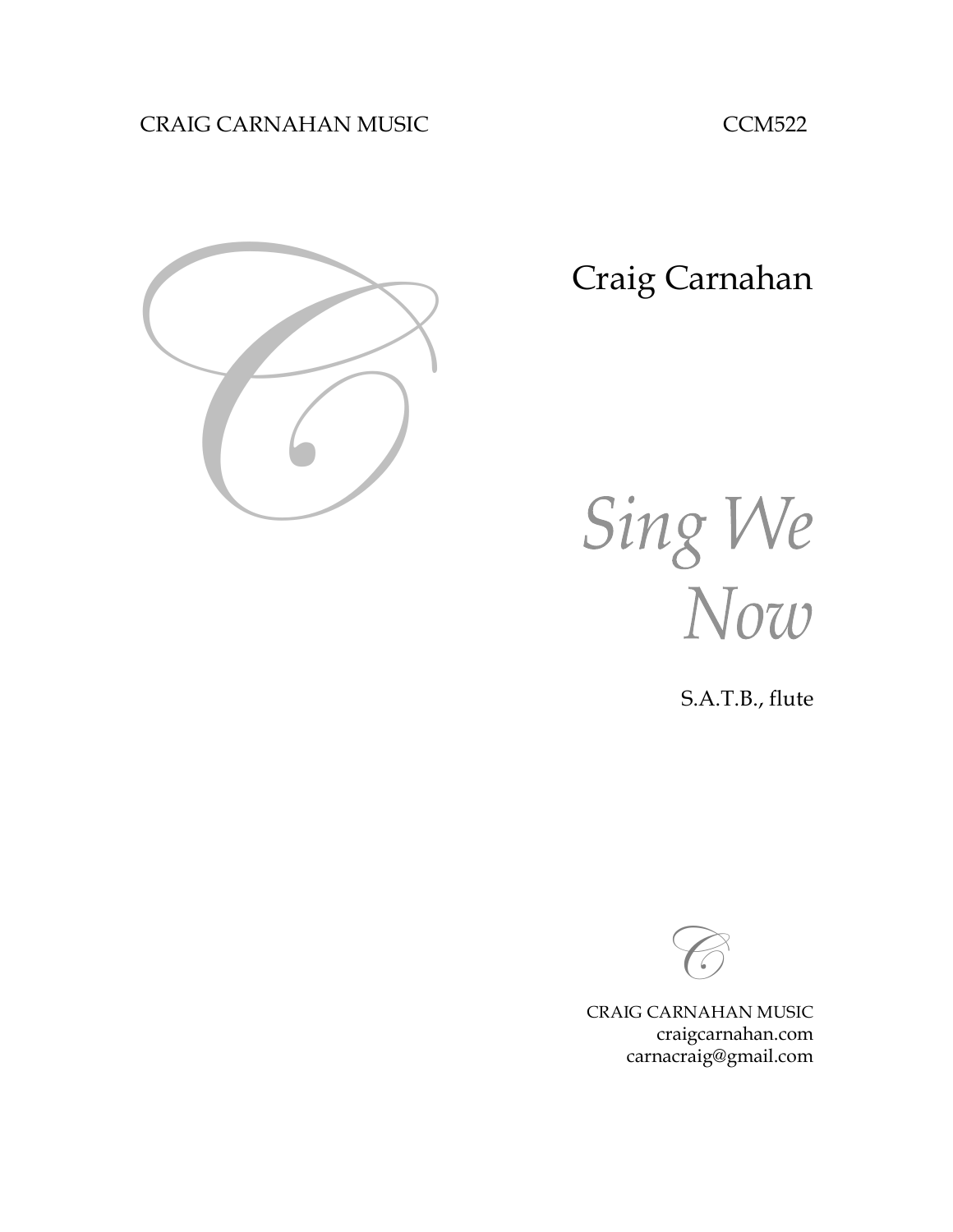Sing we now of Christmas, Noel, sing we here! Hear our grateful praises to the babe so dear.

> *Refrain:* Sing we Noel, the King is born, Noel! Sing we now of Christmas, sing we now Noel!

Angels called to shepherds, "Leave your flocks at rest, journey forth to Bethlehem, find the infant blest."

In Bethlehem they found him; Joseph and Mary mild, seated by the manger, watching the holy child.

From the eastern country came the kings afar, bearing gifts to Bethlehem guided by a star.

Gold and myrrh , gifts of greatest price; there was ne'er a place on earth so like paradise.

> Tune: *Noel Nouvelet* Traditional French, Late 15<sup>th</sup> Century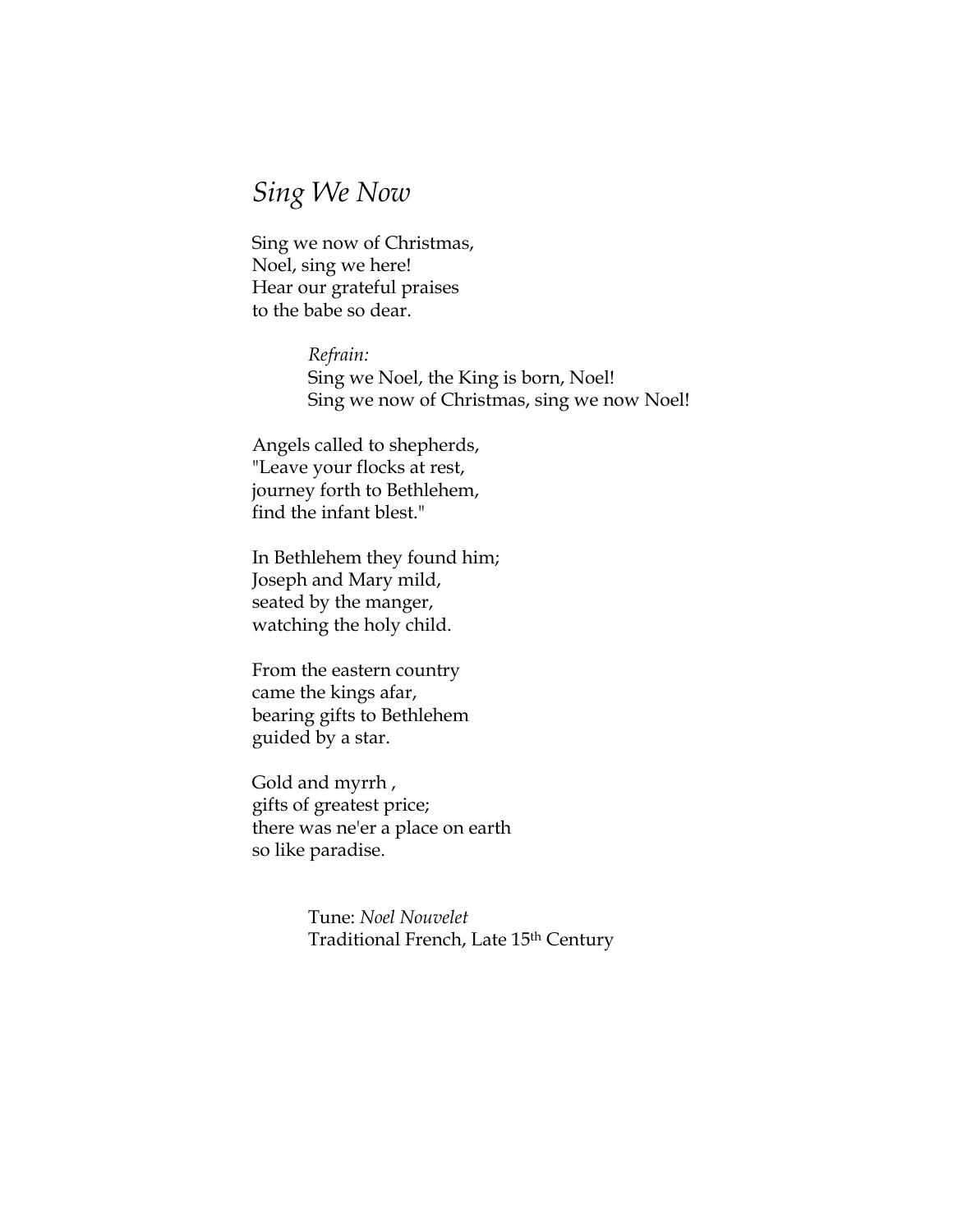#### Traditional French, 15th Century

#### *Tune: Noel Nouvelet* arranged by Craig Carnahan



Length: c. 2:45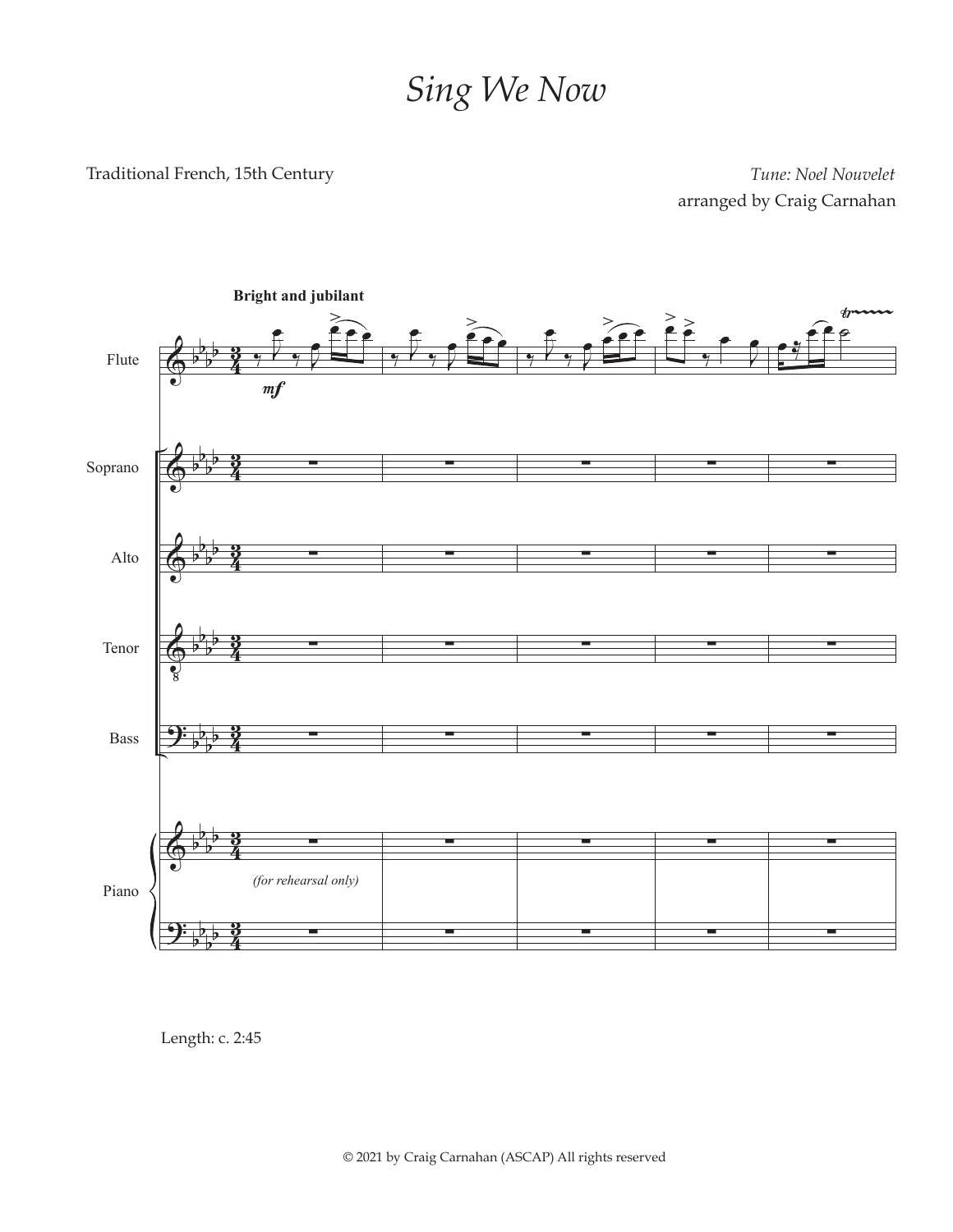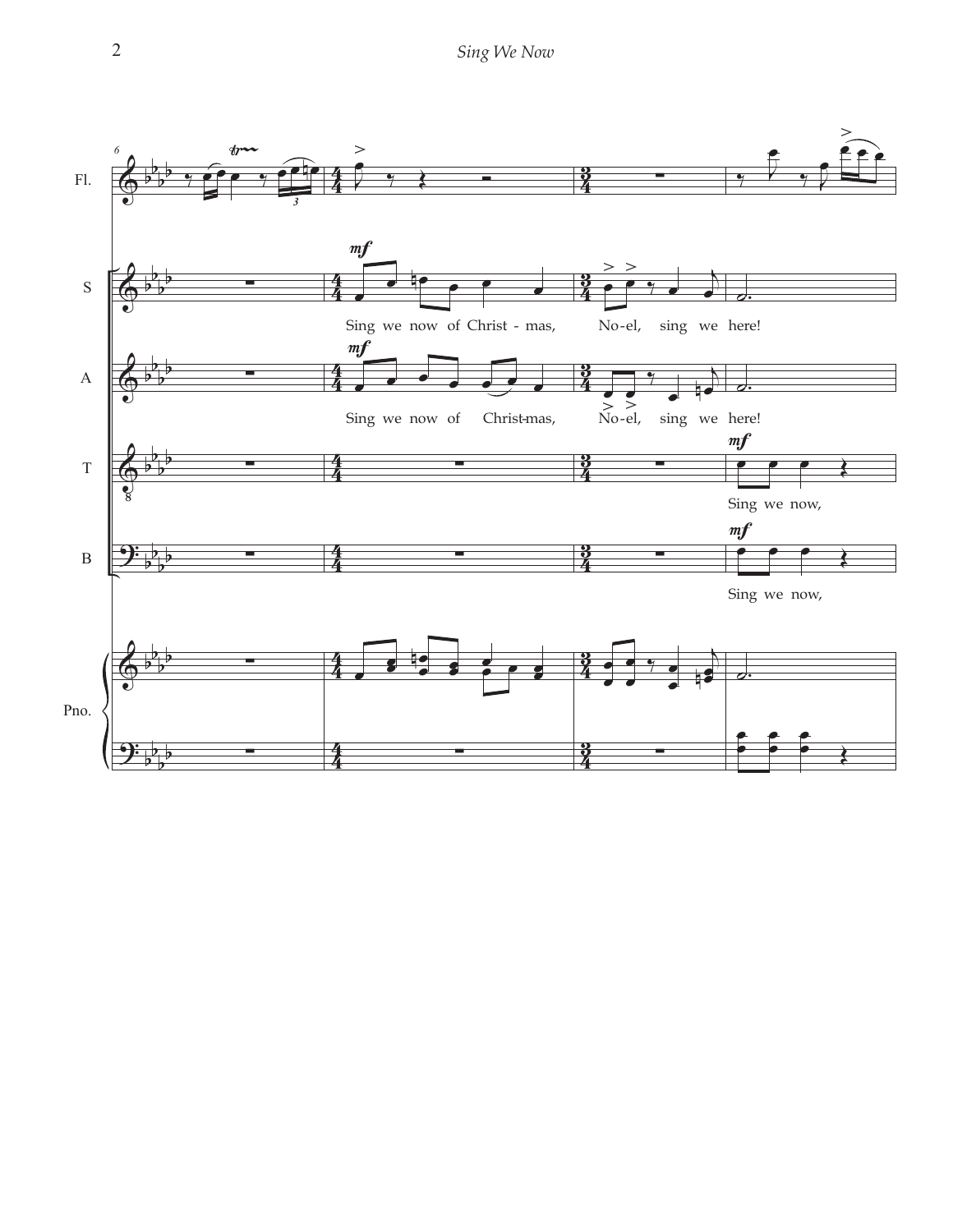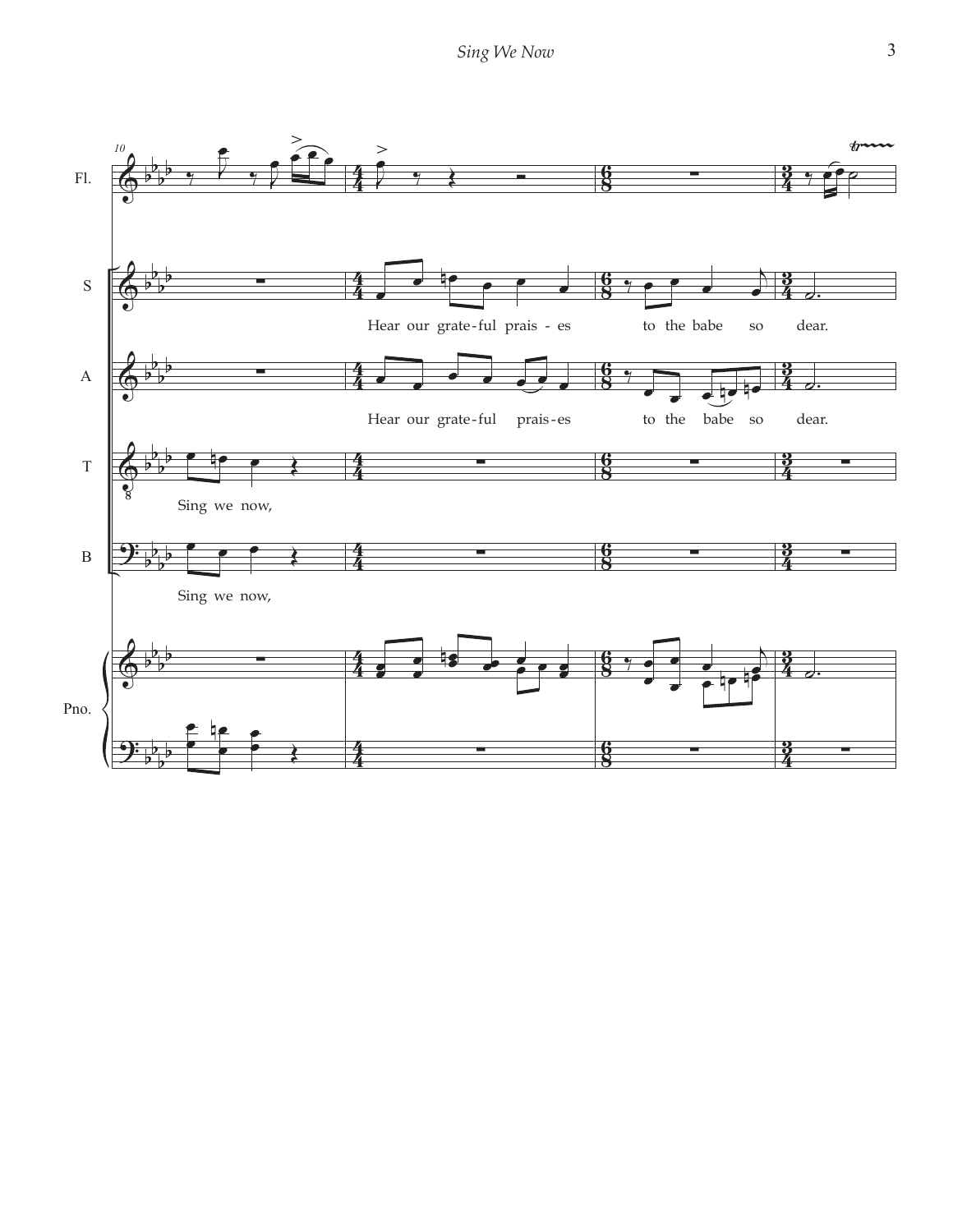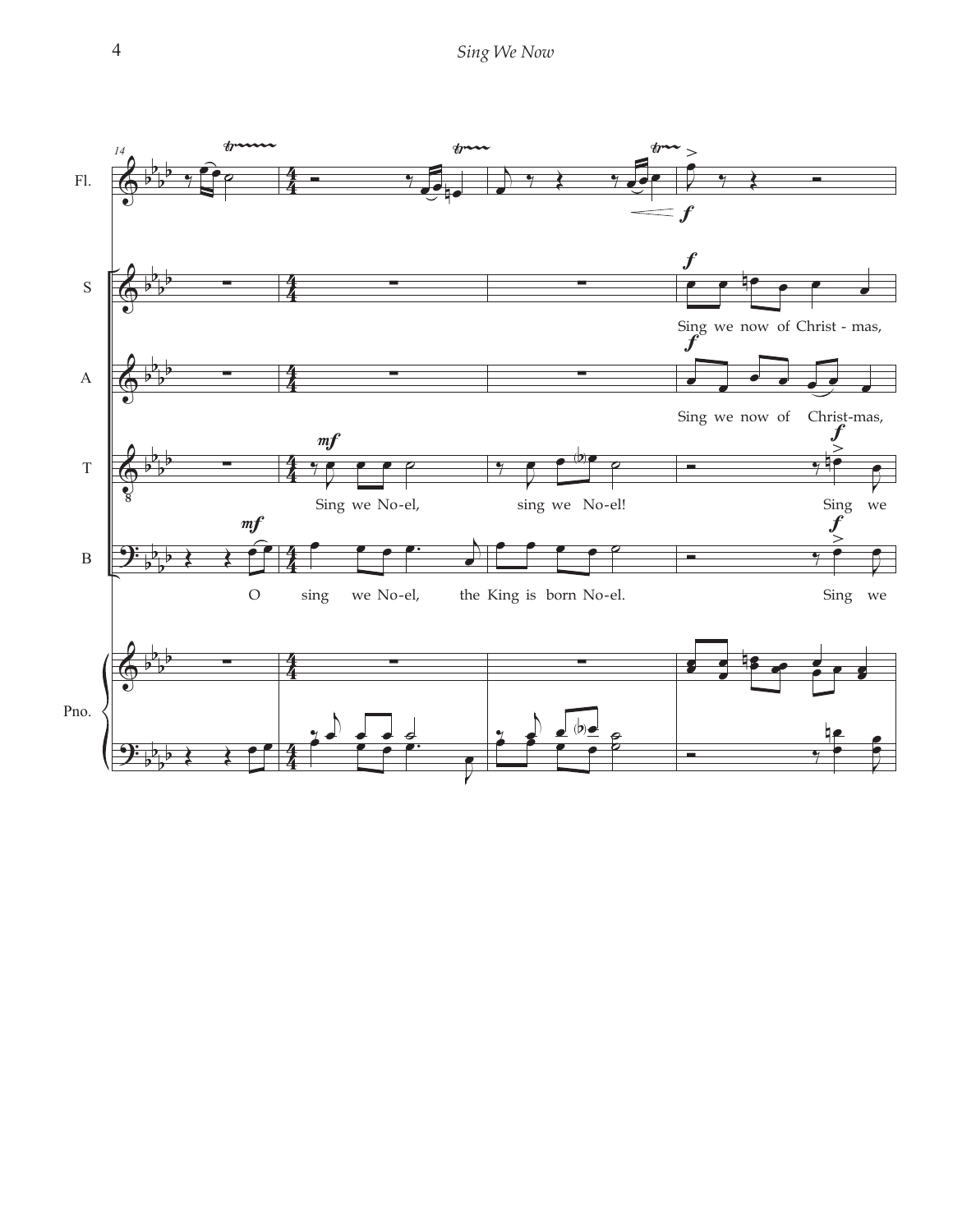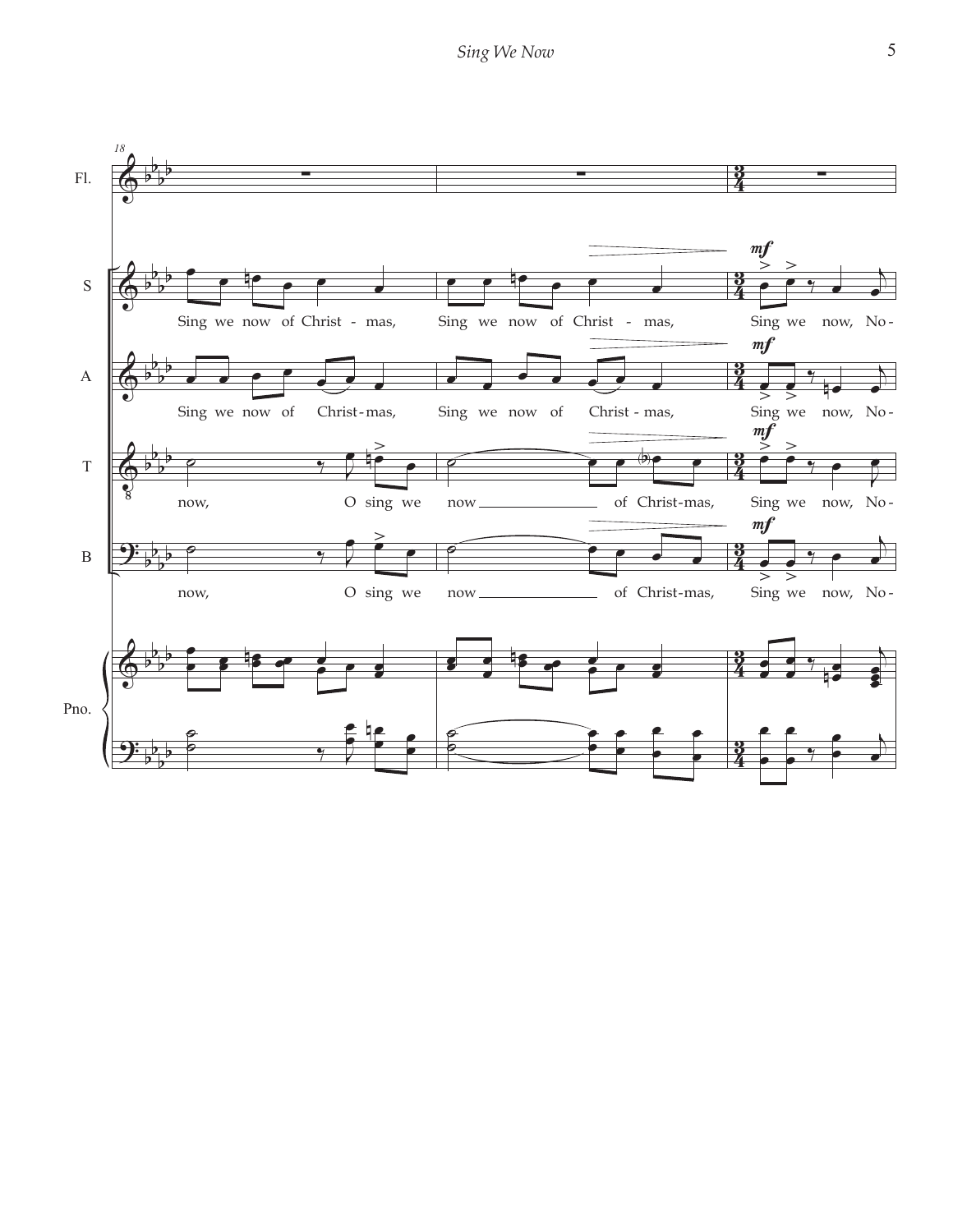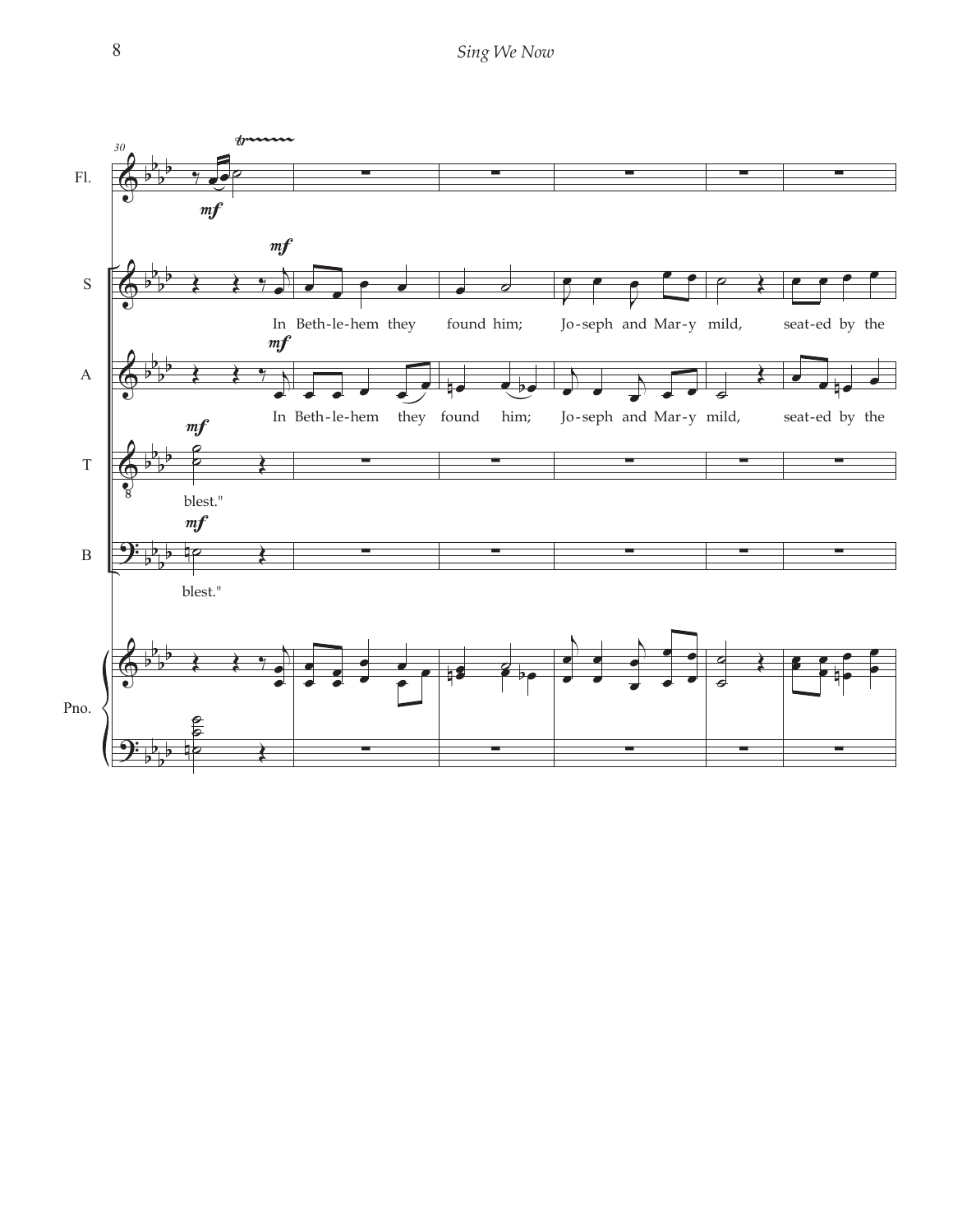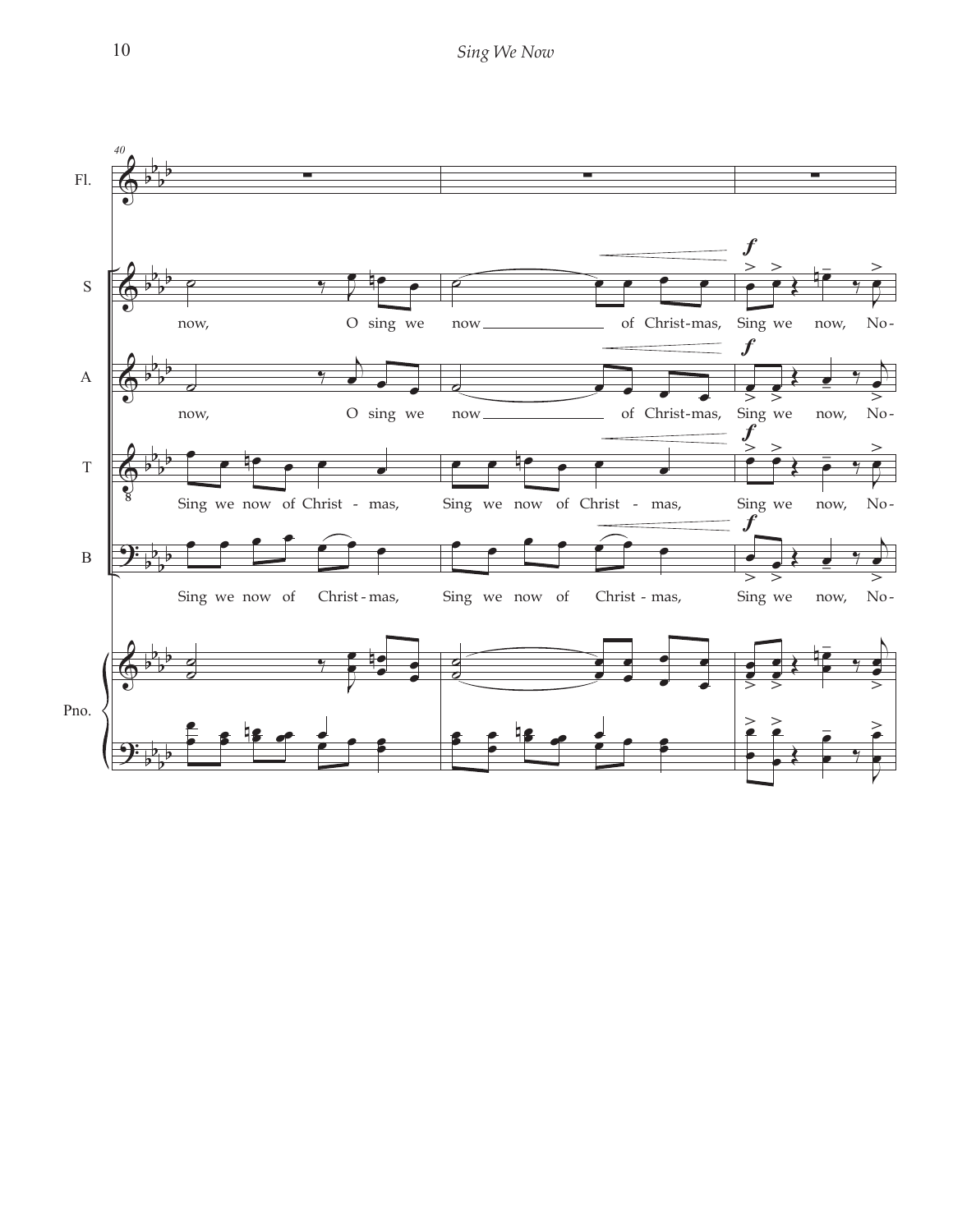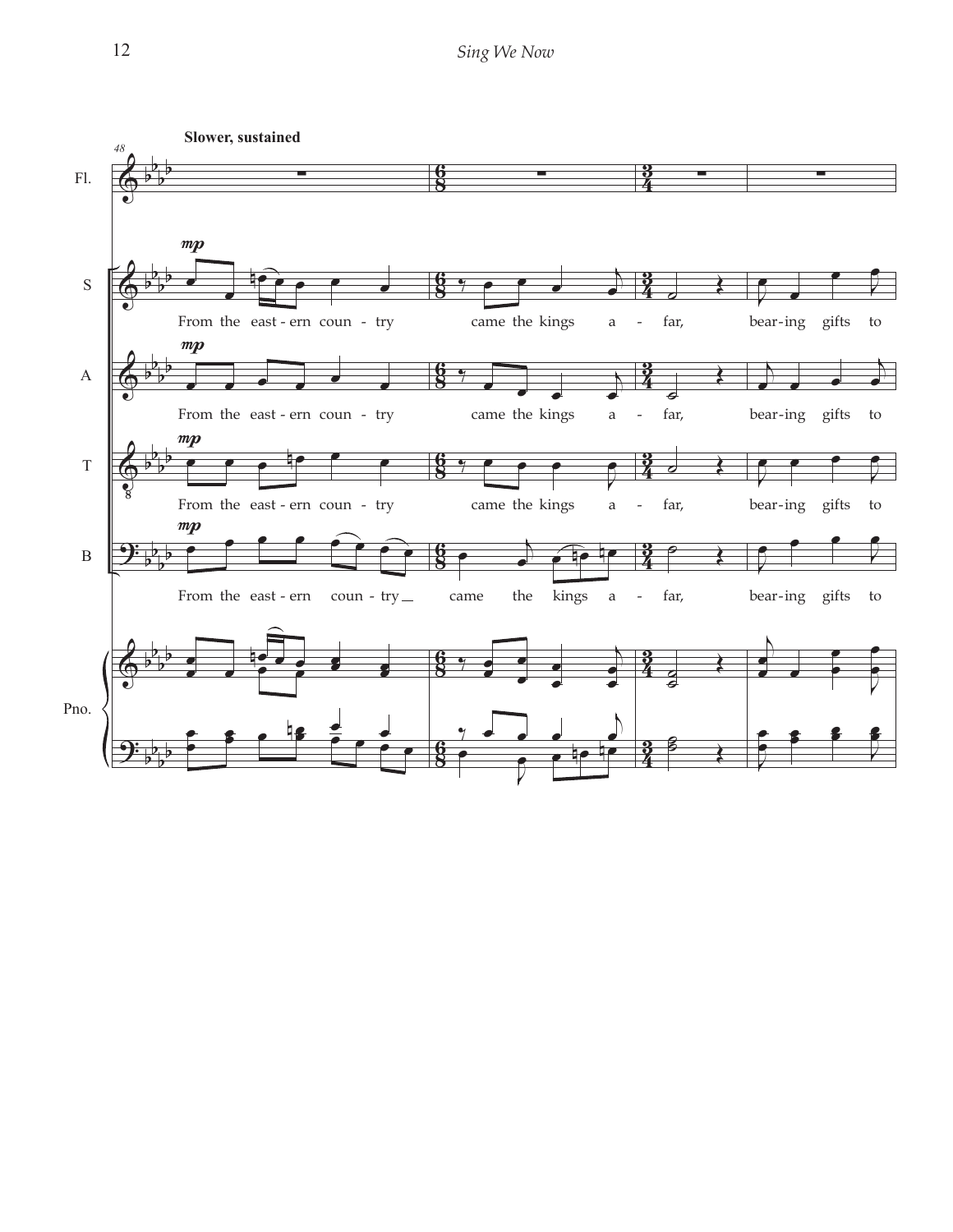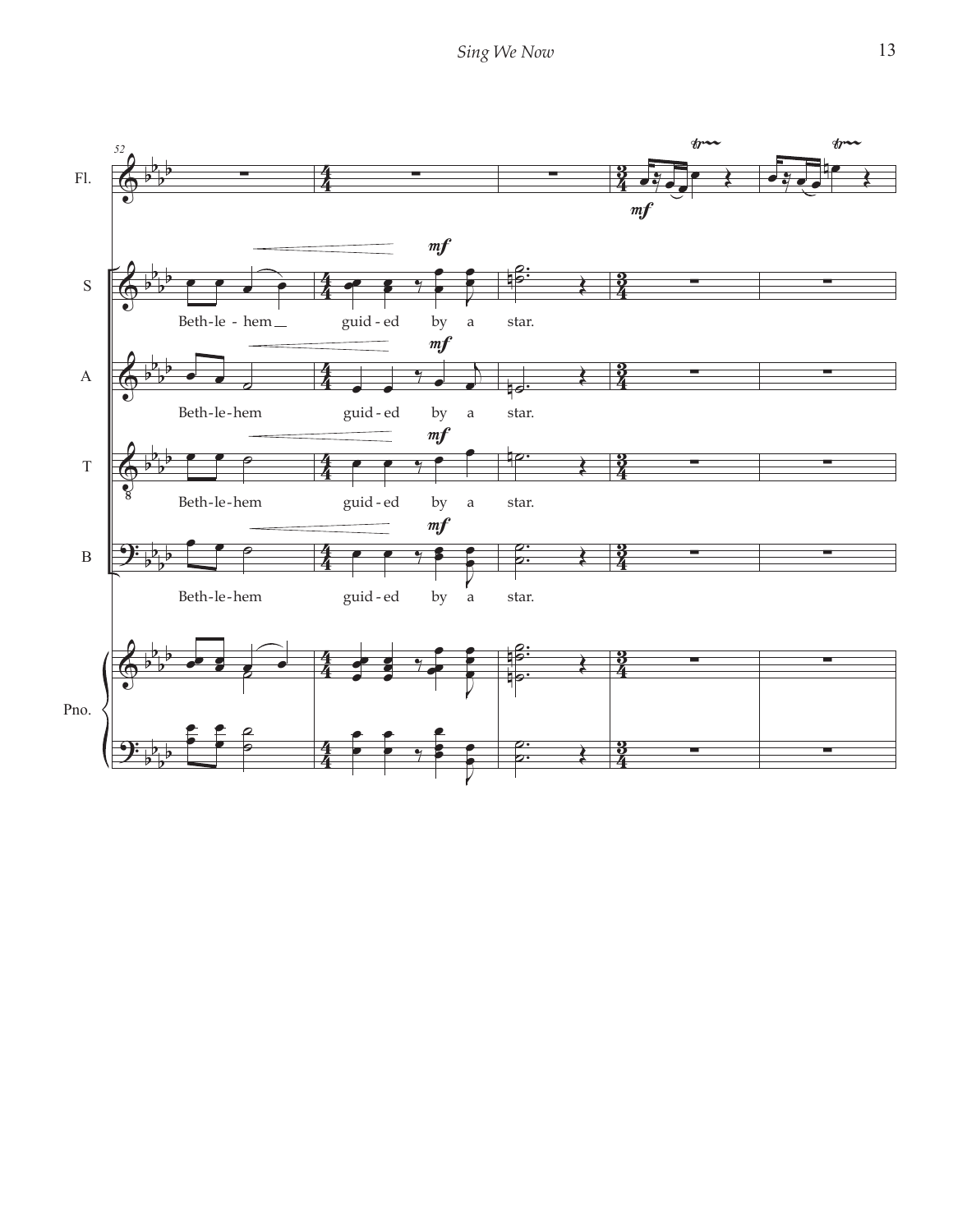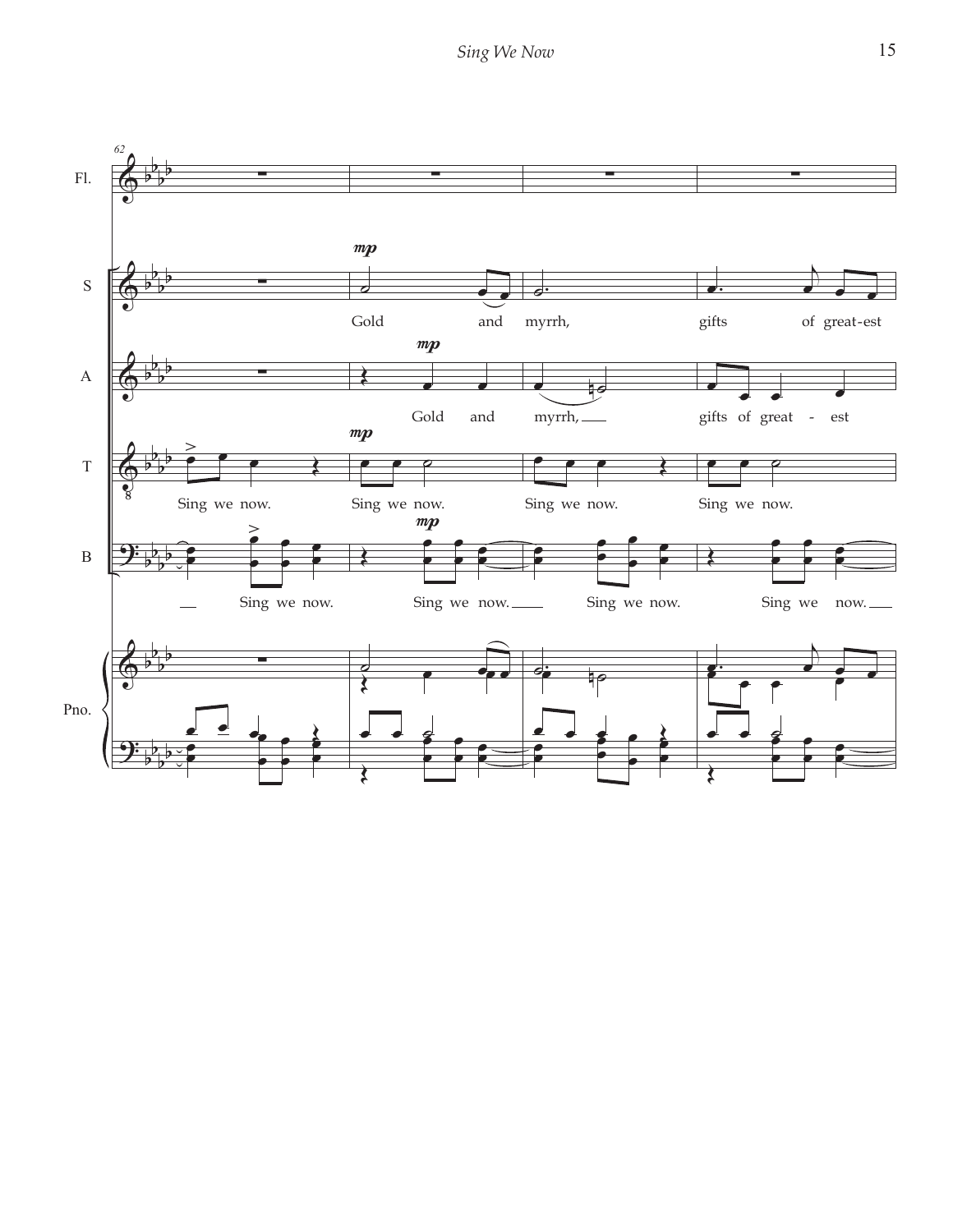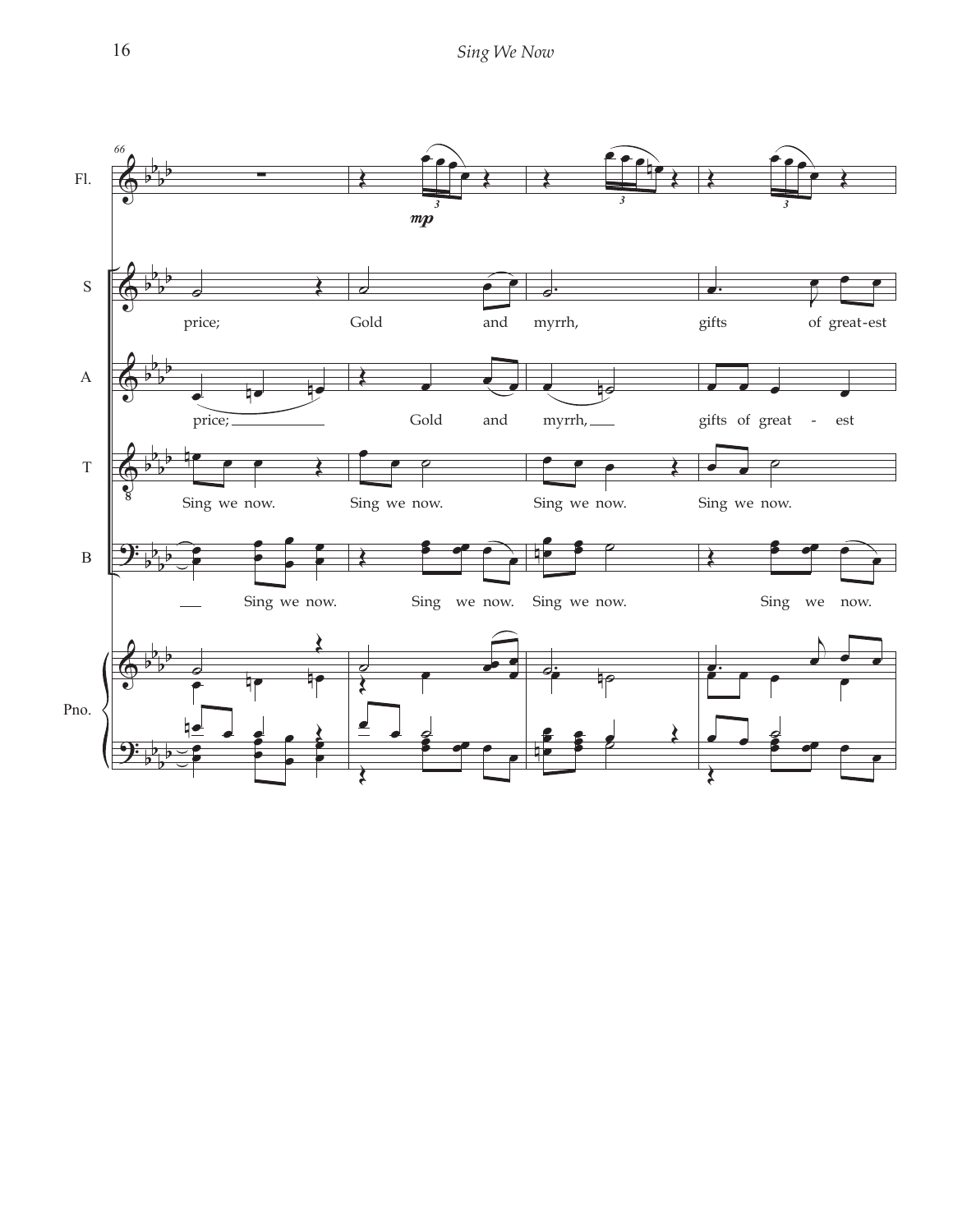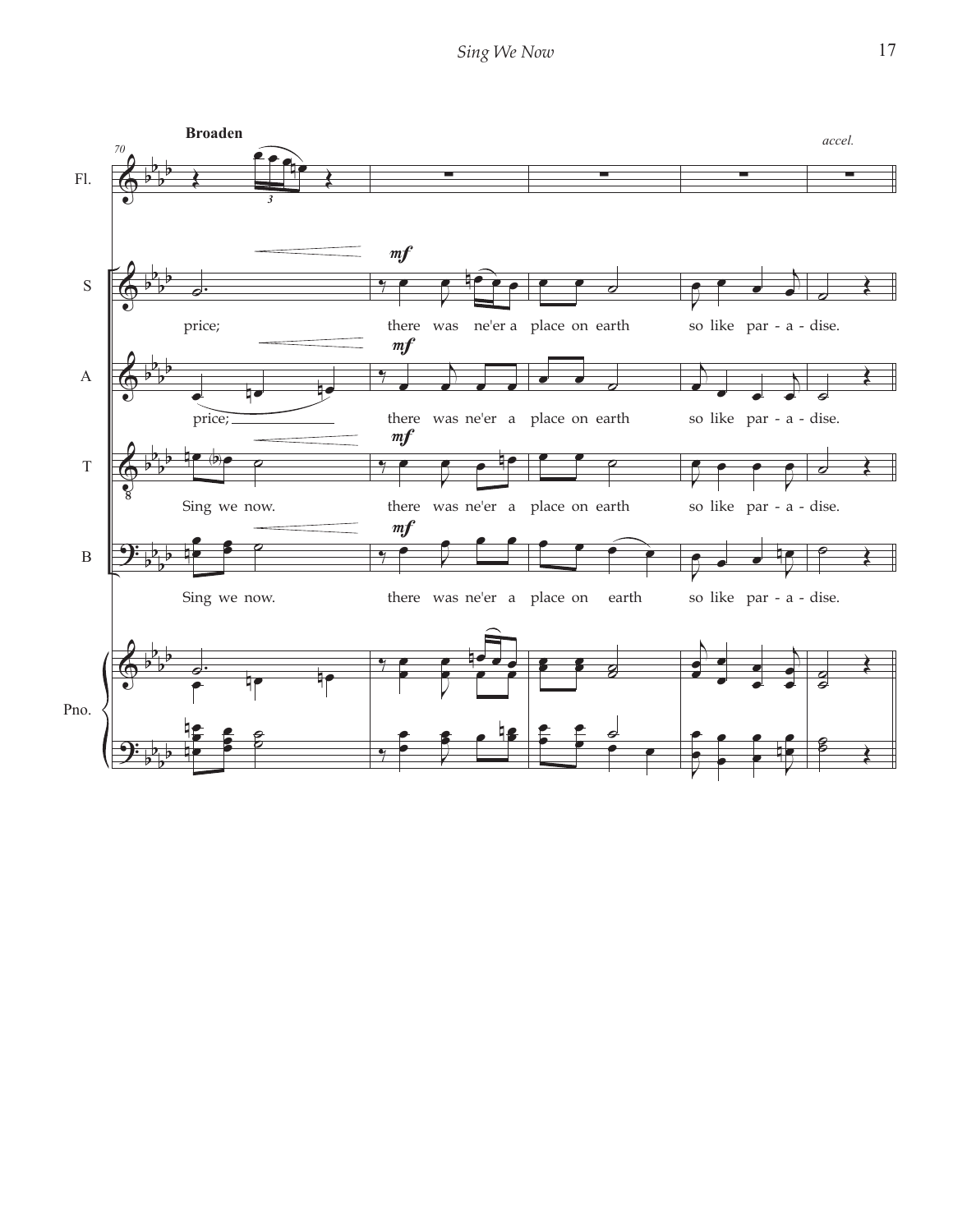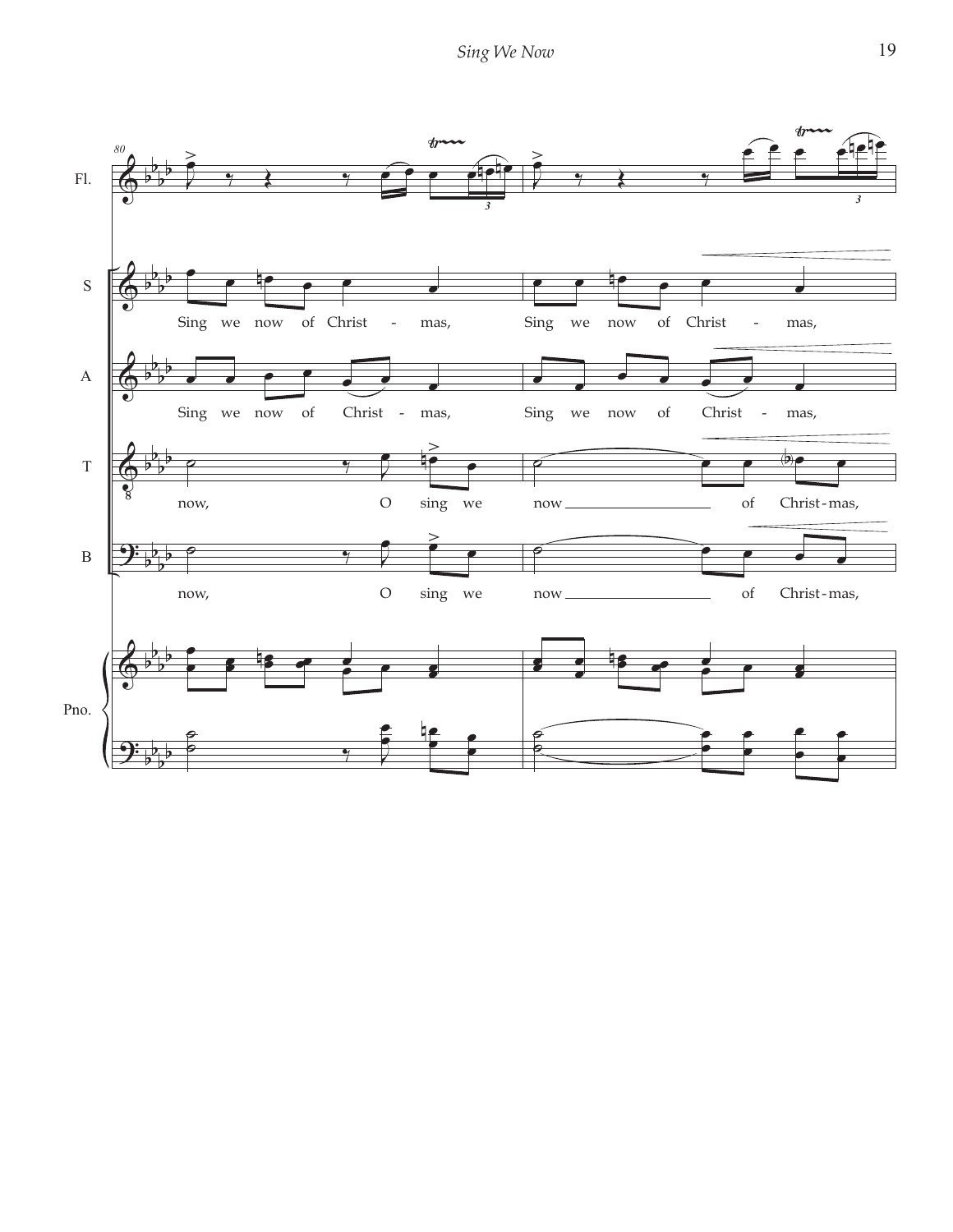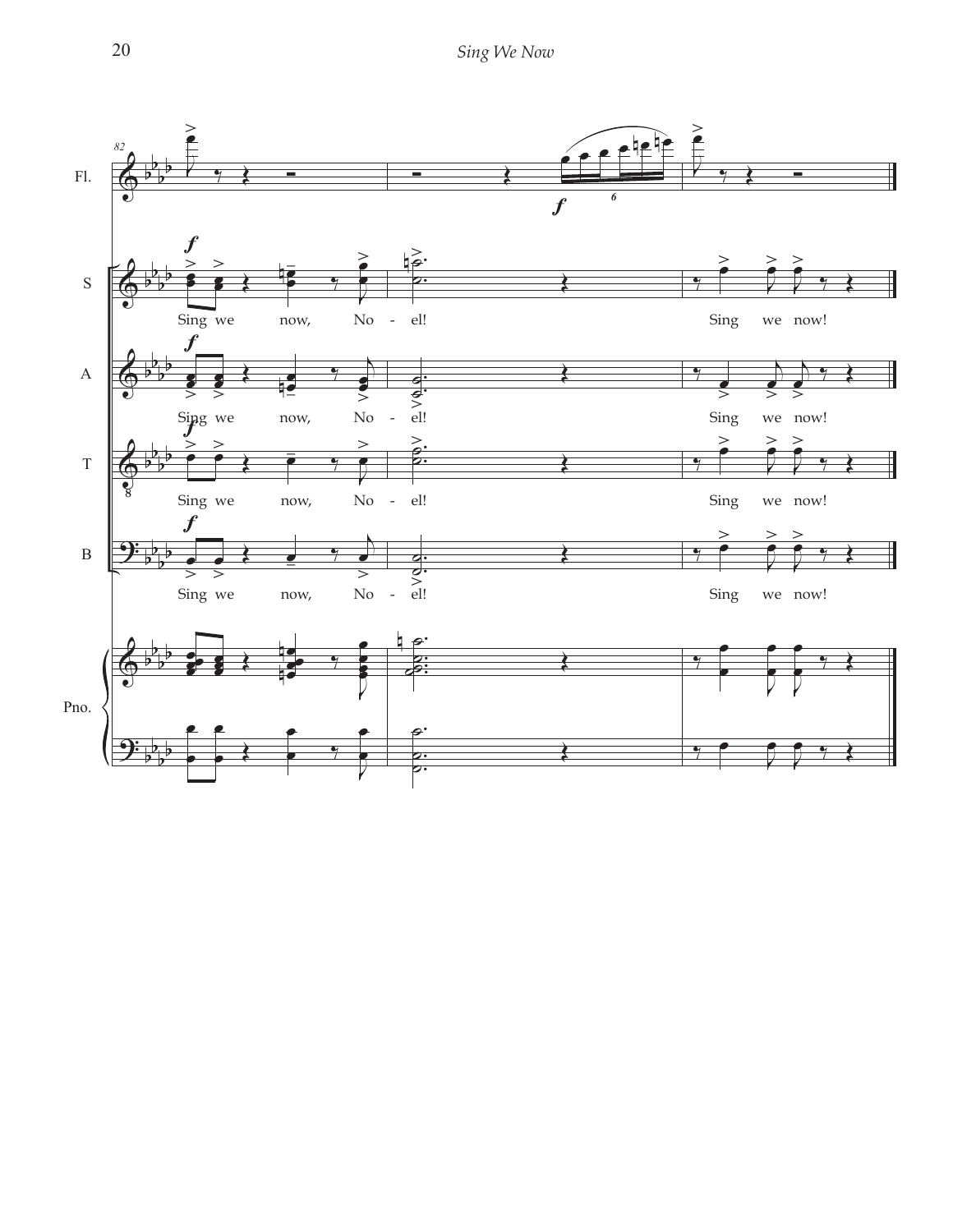Flute

# *Sing We Now*

#### Traditional French, 15th Century

*Tune: Noel Nouvelet* arranged by Craig Carnahan



#### $\overline{\Phi^{\flat}}$ b b b  $\frac{4}{4}$ 4  $\frac{3}{4}$ <u>သူ</u>  $\begin{array}{ccc}\n & & \text{if } & \\
\frac{5}{2} & & \text{if } & \\
\frac{1}{2} & & \text{if } & \\
\frac{1}{2} & & \text{if } & \\
\frac{1}{2} & & \text{if } & \\
\frac{1}{2} & & \text{if } & \\
\frac{1}{2} & & \text{if } & \\
\frac{1}{2} & & \text{if } & \\
\frac{1}{2} & & \text{if } & \\
\frac{1}{2} & & \text{if } & \\
\frac{1}{2} & & \text{if } & \\
\frac{1}{2} & & \text{if } & \\
\frac{1}{2} & & \text{if } & \\
\frac{1}{2} & & \text$  $\mathbf{\hat{e}}$   $\mathbf{\hat{e}}$   $\mathbf{\hat{e}}$  $\frac{1}{2}$ *3* J œ  $\geq$  $\frac{6}{7}$   $\frac{3}{4}$   $\frac{6}{7}$   $\frac{1}{7}$ œ  $\frac{1}{2}$ œ œ  $\geq$ è.









© 2021 by Craig Carnahan (ASCAP) All rights reserved